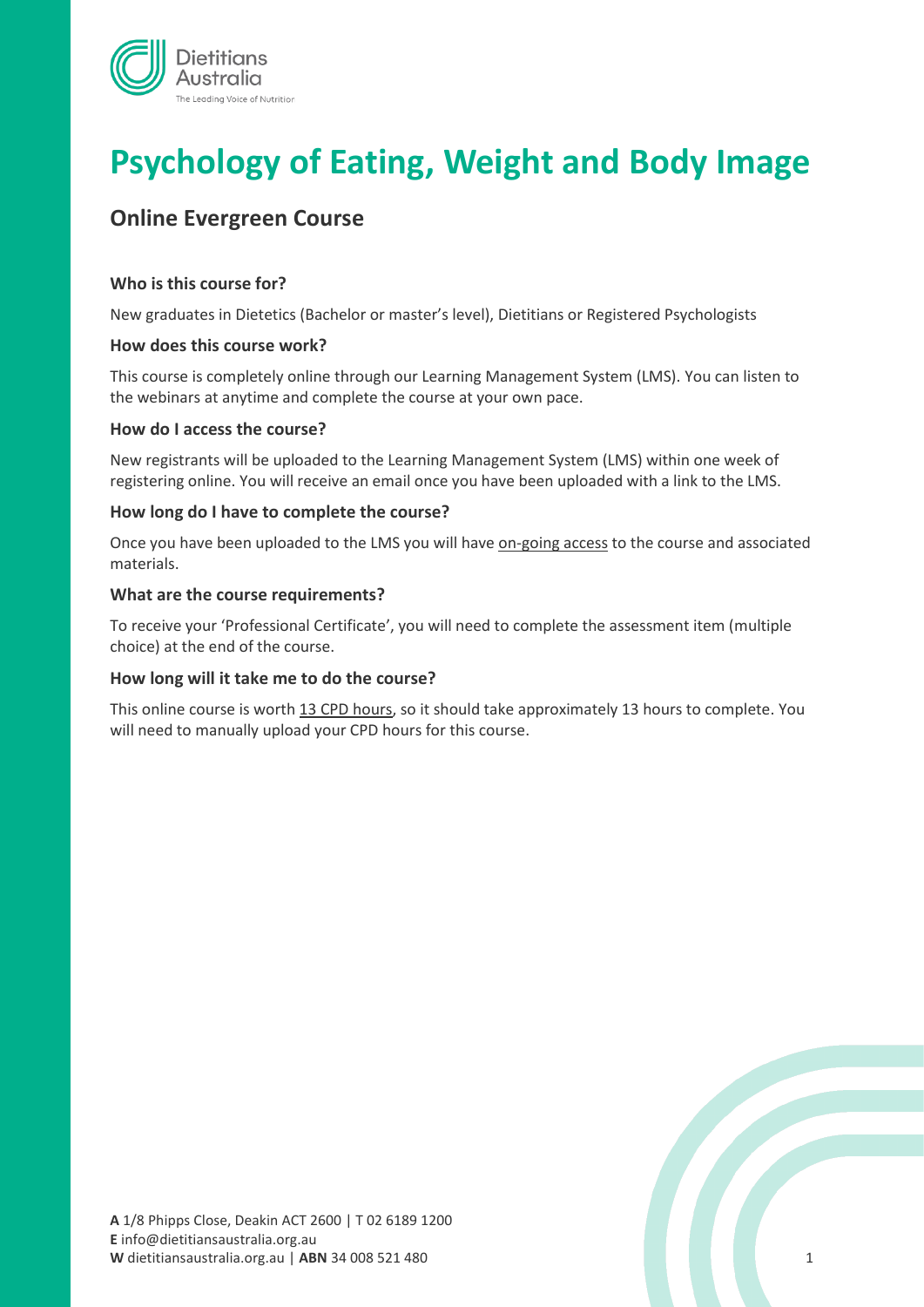

#### **Meet the Presenter:**

Glenn Mackintosh is a psychologist who is incredibly passionate about eating, physical activity, weight and body image. His mission is to spread compassionate, scientifically proven and innovative ideas to support people who struggle with these all-too-common concerns.

Glenn is the author of the best-sellin[g Thinsanity: 7 Steps to transform your mindset](https://glennmackintosh.com/thinsanity/)  [and say goodbye to dieting forever,](https://glennmackintosh.com/thinsanity/) the founder of the [Weight Management](https://www.weightmanagementpsychology.com.au/)  [Psychology](https://www.weightmanagementpsychology.com.au/) clinic, and the creator of the [Twelve Month Transformation](https://www.weightmanagementpsychology.com.au/tmt/) program.

Glenn's public work has seen him create a [YouTube Channel](https://www.youtube.com/weightmanagementpsychology) and [Podcast,](https://glennmackintosh.com/podcast/) accept the challenge of introducing counter-culture messages to the contestants and viewers of Network 10's *The Biggest Loser: Transformed*, and contribute regularly [in the media.](https://glennmackintosh.com/media/)



Glenn is a member of the Australian Psychological Society (APS) and the Queensland representative for the APS Psychology of Eating, Weight, and Bodyimage Interest Group. He has researched and lectured in health psychology, the psychology of eating, and sport and exercise psychology at the University of Queensland and several other leading universities.

Glenn's passion is in helping people manage their eating, physical activity, weight, and body-image and training other health professionals to apply psychological principles to support their clients through his sold-out professional workshops.

You can find out more about Glenn by **[signing up](http://eepurl.com/bLWimv)** to his free e-newsletter for dietitians!

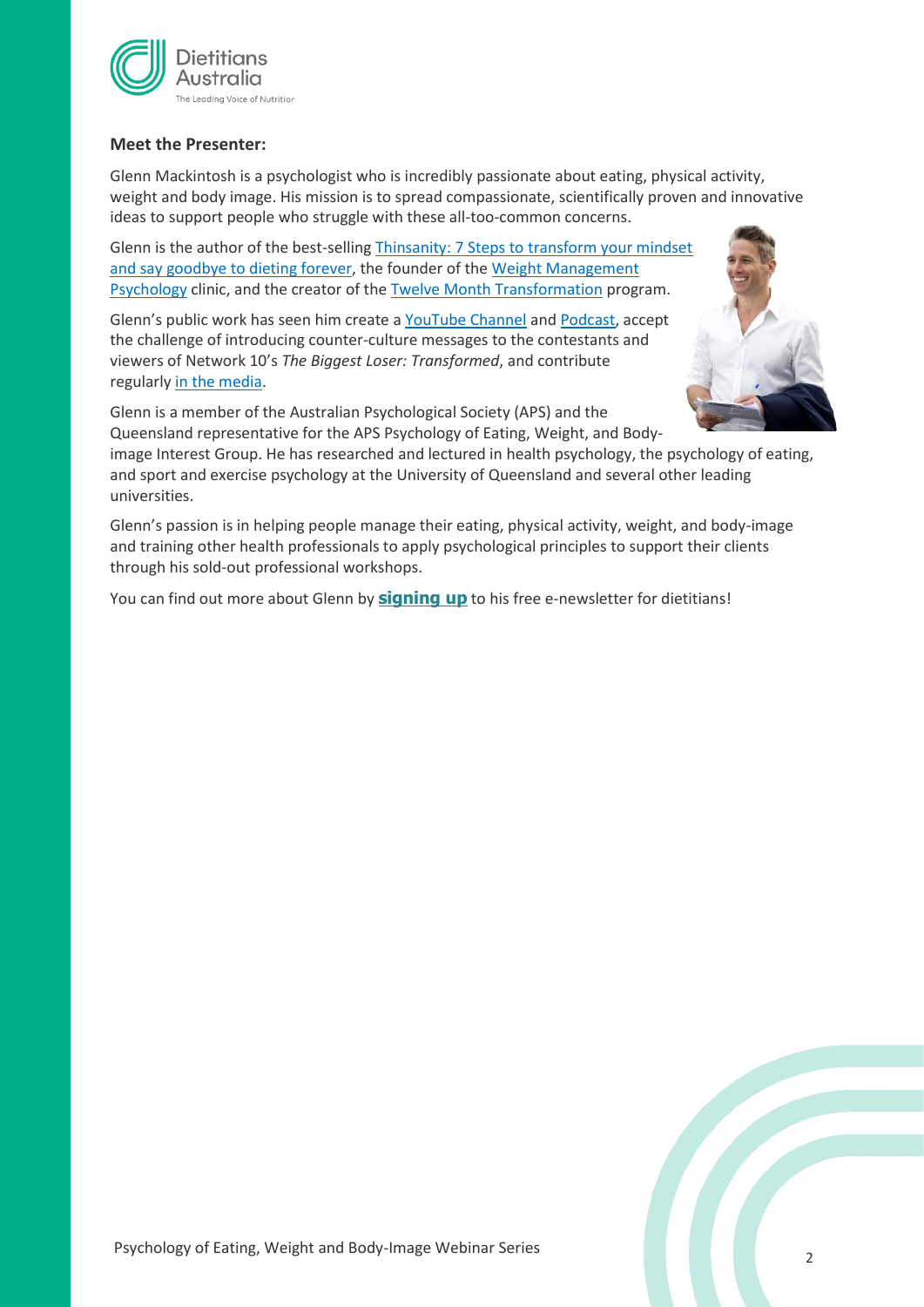

### **Course Outline:**

| <b>Topic</b>                                                                | Insight                                                                                                                                                                                                                                                                                                                                                  | <b>Learning Objectives</b>                                                                                                                                                                                                                                                                                                                                                                                                    |  |  |
|-----------------------------------------------------------------------------|----------------------------------------------------------------------------------------------------------------------------------------------------------------------------------------------------------------------------------------------------------------------------------------------------------------------------------------------------------|-------------------------------------------------------------------------------------------------------------------------------------------------------------------------------------------------------------------------------------------------------------------------------------------------------------------------------------------------------------------------------------------------------------------------------|--|--|
| 'Where Are We with<br>Weight Management?'<br>& 'Foundations for<br>Success' | An evidence-based review of<br>the various approaches we<br>use to support clients with<br>weight concerns, a self-<br>reflection on participants as<br>practitioners and members of<br>interdisciplinary teams, and<br>an applied goal-setting<br>framework that de-<br>emphasises weight loss and<br>incorporates holistic client<br>goals and values. | Understand research on the<br>effectiveness of current<br>behavioural, psychological, surgical,<br>and weight-neutral approaches to<br>weight concerns.<br>Apply goal setting to clients who<br>have weight concerns, including<br>developing holistic, healthy, and<br>sustainable goals and the<br>application of values.                                                                                                   |  |  |
| <b>Mindset for</b><br><b>Transformation</b>                                 | Help clients develop 7 key<br>mindsets for lasting habit<br>change with engaging and<br>focused psychological skills<br>training.                                                                                                                                                                                                                        | Apply psychological skills to help<br>$\bullet$<br>clients develop mindfulness,<br>motivation, positive thinking,<br>balance, patience, resilience, and<br>self-efficacy.<br>Tailor psychological skills to the<br>presenting client and engage clients<br>in developing psychological skills.                                                                                                                                |  |  |
| <b>Naturally Healthy</b><br><b>Habits</b>                                   | Help clients understand the<br>ineffectiveness of weight<br>focused dieting and develop<br>intuitive eating and enjoyable<br>physical activity habits with<br>non-dieting principles.                                                                                                                                                                    | Understand relevant research on<br>$\bullet$<br>the ineffectiveness and potential<br>harm of weight-centric behavioural<br>approaches and potential benefit of<br>non-dieting approaches.<br>Introduce and apply the Circle of<br>$\bullet$<br>Healthy Eating, a non-dieting<br>framework for intuitive eating.<br>Introduce and apply a psychological<br>framework for a positive<br>relationship with physical<br>movement. |  |  |
| <b>Freedom from</b><br><b>Emotional Eating</b>                              | Help clients understand the<br>origins and development of<br>their emotional eating habits,<br>and systematically explore<br>and develop healthier coping<br>strategies.                                                                                                                                                                                 | Understand theory and research on<br>$\bullet$<br>emotional eating and its<br>relationship with psychological<br>wellbeing and weight management<br>outcomes.<br>Introduce and apply a theoretical<br>$\bullet$<br>framework for overcoming<br>emotional eating.                                                                                                                                                              |  |  |
| <b>Love Your Body</b><br><b>Healthy</b>                                     | Help clients understand the<br>factors that develop and<br>maintain body dissatisfaction<br>and preoccupation, and<br>systematically apply effective<br>strategies to improve clients'<br>body image.                                                                                                                                                    | Understand the social and cultural<br>$\bullet$<br>origins of today's "normative" body<br>dissatisfaction and preoccupation,<br>and the effects of body image on<br>overall wellbeing and the<br>development of healthy habits.                                                                                                                                                                                               |  |  |